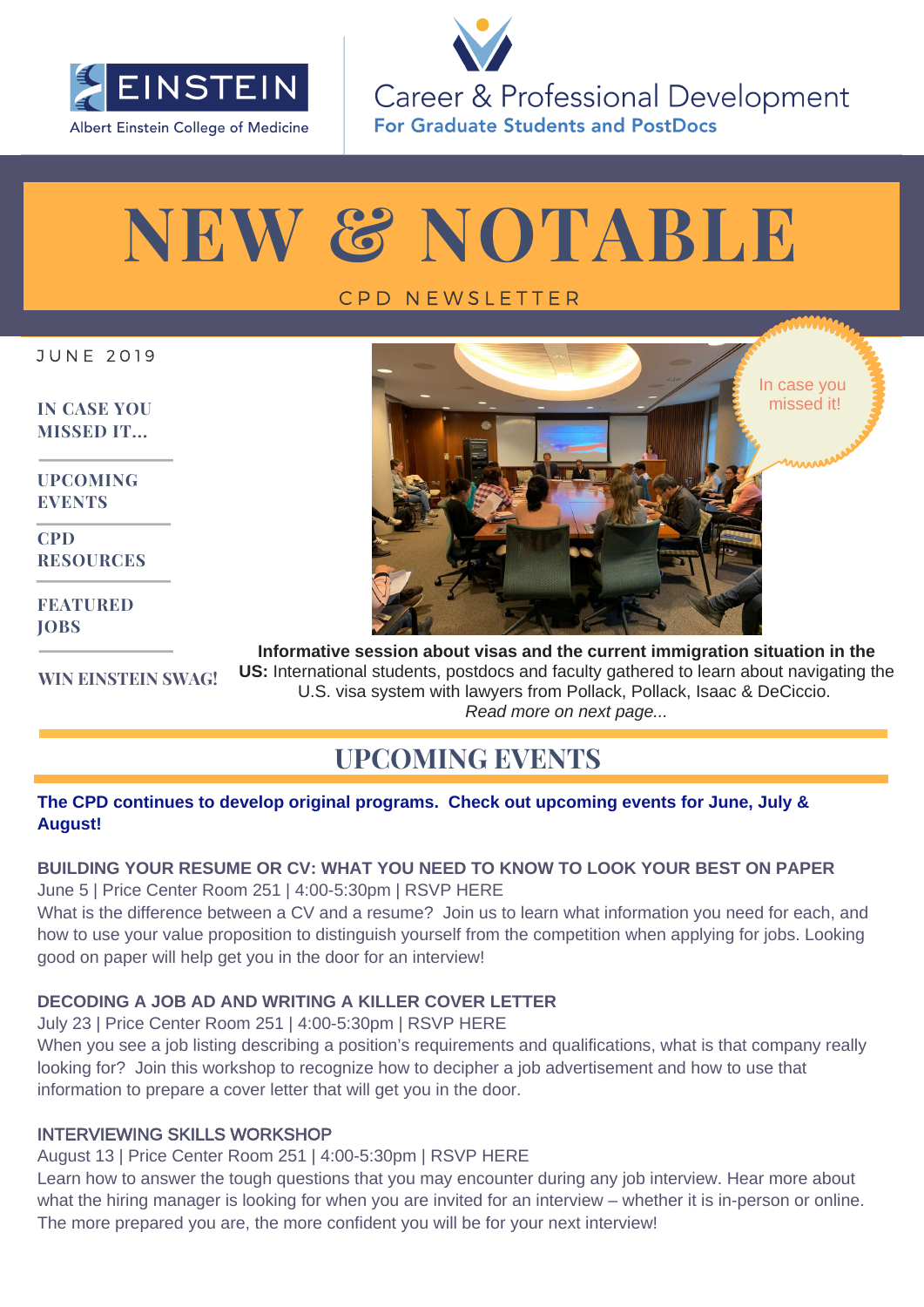## **CPD RESOURCES**

## **[One-on-One](https://www.eventbrite.com/e/driving-your-career-learn-to-communicate-with-understanding-tickets-51717671949) Career Coaching**

<span id="page-1-0"></span>

In addition to events, speakers and online resources, the CPD offers one-onone career coaching. Come speak with us about your resume or CV. Learn how to draft a cover letter or how to find resources to develop your professional skills. Practice for an upcoming interview with a mock interview session. To set up an appointment, please email: *career.development@einstein.yu.edu*.

*Coming in July: Online CPD appointment scheduler!*

CPD Online Resources:









## **IN CASE YOU MISSED IT...**



On May 14, more than 30 international students, postdocs and early career scientists came together to hear from Conrad Pollack and Alexandra Bondikov, attorneys from the Immigration Department of Pollack, Pollack, Isaac & DeCiccio, LLP. The lawyers provided an update on the current state of immigration in the U.S., explained the difference between different types of visas available for international trainees, and discussed how to navigate the U.S. visa system. Those in attendance also heard from a panel of postdocs and early-career professionals who have recently been through the process. Panelists shared their personal stories and experiences. The end of the session was reserved for questions and answers. The lawyers graciously stayed until everyone's questions were answered.